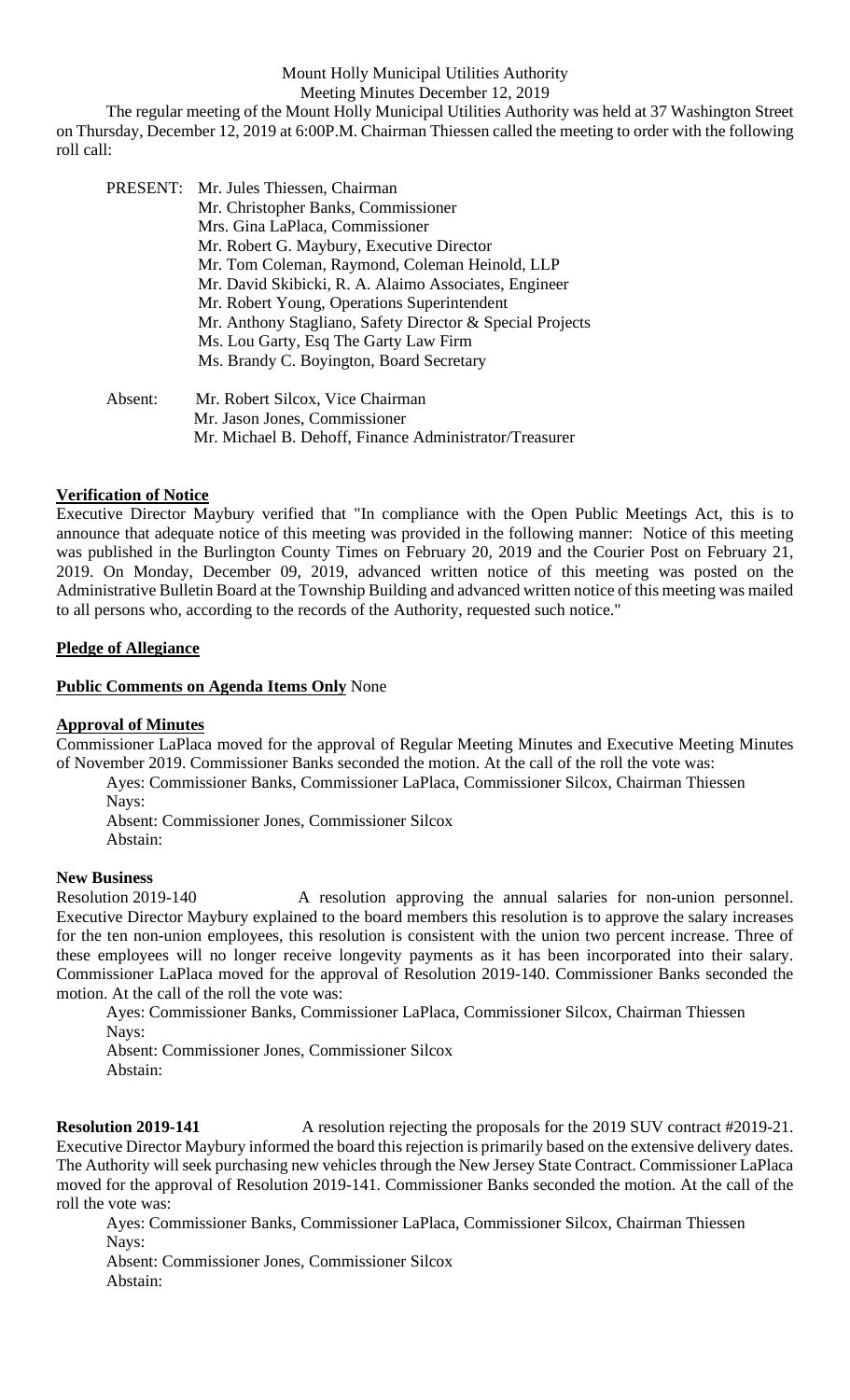**Resolution 2019-142** A resolution rejecting the bids for the PAA contract #2018-09. Executive Director Maybury explained the Authority has changed the disinfection chemical from chlorine to PAA and a permanent structure for storage and metering of this chemical is required. Bids were opened on November 21, 2019 and the lowest bid was significantly higher than the engineer's construction estimate. Authority staff will review the actual needs of this new facility and propose a plan to lower the construction costs. Commissioner Banks moved for the approval of Resolution 2019-142. Commissioner LaPlaca seconded the motion. At the call of the roll the vote was:

Ayes: Commissioner Banks, Commissioner LaPlaca, Commissioner Silcox, Chairman Thiessen Navs:

Absent: Commissioner Jones, Commissioner Silcox Abstain:

**Resolution 2019-143** A resolution approving the **S-1NR** sewer application between the Mt. Holly Municipal Utilities Authority and Hainesport Commerce Center in Hainesport Township. Executive Director Maybury informed the board that this resolution is for a 22,500 square foot office space and 456,000 square foot warehouse on Industrial Boulevard in Hainesport. Commissioner Banks moved for the approval of Resolution 2019-143. Commissioner LaPlaca seconded the motion. At the call of the roll the vote was:

Ayes: Commissioner Banks, Commissioner LaPlaca, Commissioner Silcox, Chairman Thiessen Nays:

Absent: Commissioner Jones, Commissioner Silcox Abstain:

**Resolution 2019-144** A resolution approving the **S1NR** the sewer service application between the Mt. Holly Municipal Utilities Authority and the Reserve at Creekside in Hainesport Township

*See Resolution 2019-145 for approval status.*

**Resolution 2019-145** A resolution approving the S-2 service agreement between the Mt. Holly Municipal Utilities Authority and Reserve at Creekside. Executive Director Maybury informed the board these resolutions are for the Quaker Group with a proposed development of twenty-three single family homes off Bancroft Road in Hainesport. Commissioner Banks moved for the approval of Resolution 2019-144 & 2019- 145. Commissioner LaPlaca seconded the motion. At the call of the roll the vote was:

Ayes: Commissioner Banks, Commissioner LaPlaca, Commissioner Silcox, Chairman Thiessen Nays:

Absent: Commissioner Jones, Commissioner Silcox Abstain:

**Resolution 2019-146** A resolution authorizing the award of a non-fair and open contract for replacement of "critical" headworks components for the Maple Avenue Treatment Plant from Huber Technologies, Inc. Executive Director Maybury explained to the board this resolution is for replacement mechanisms for the influent headworks equipment at Maple Avenue Wastewater Treatment Plant. The initial flow enters through the headworks and this machine is designed to remove large solids/debris. These components are made of stainless steel and are like "rakes" and because of their extreme duty and age, they are failing. This resolution allows the Authority to purchase these necessary replacement parts. Commissioner LaPlaca moved for the approval of Resolution 2019-146. Commissioner Banks seconded the motion. At the call of the roll the vote was:

Ayes: Commissioner Banks, Commissioner LaPlaca, Commissioner Silcox, Chairman Thiessen Navs:

Absent: Commissioner Jones, Commissioner Silcox Abstain:

**Resolution 2019-147** A resolution awarding contract 2019-22 for removal of pressed sludge, grit, & screen residuals and trash. Executive Director Maybury explained this resolution is for hauling pressed sludge, grit and screen residuals to include trash from both Wastewater Treatment Plants. The recommendation is to award to Russell Reid. Commissioner LaPlaca moved for the approval of Resolution 2019-147. Commissioner Banks seconded the motion. At the call of the roll the vote was:

Ayes: Commissioner Banks, Commissioner LaPlaca, Commissioner Silcox, Chairman Thiessen Nays:

Absent: Commissioner Jones, Commissioner Silcox Abstain: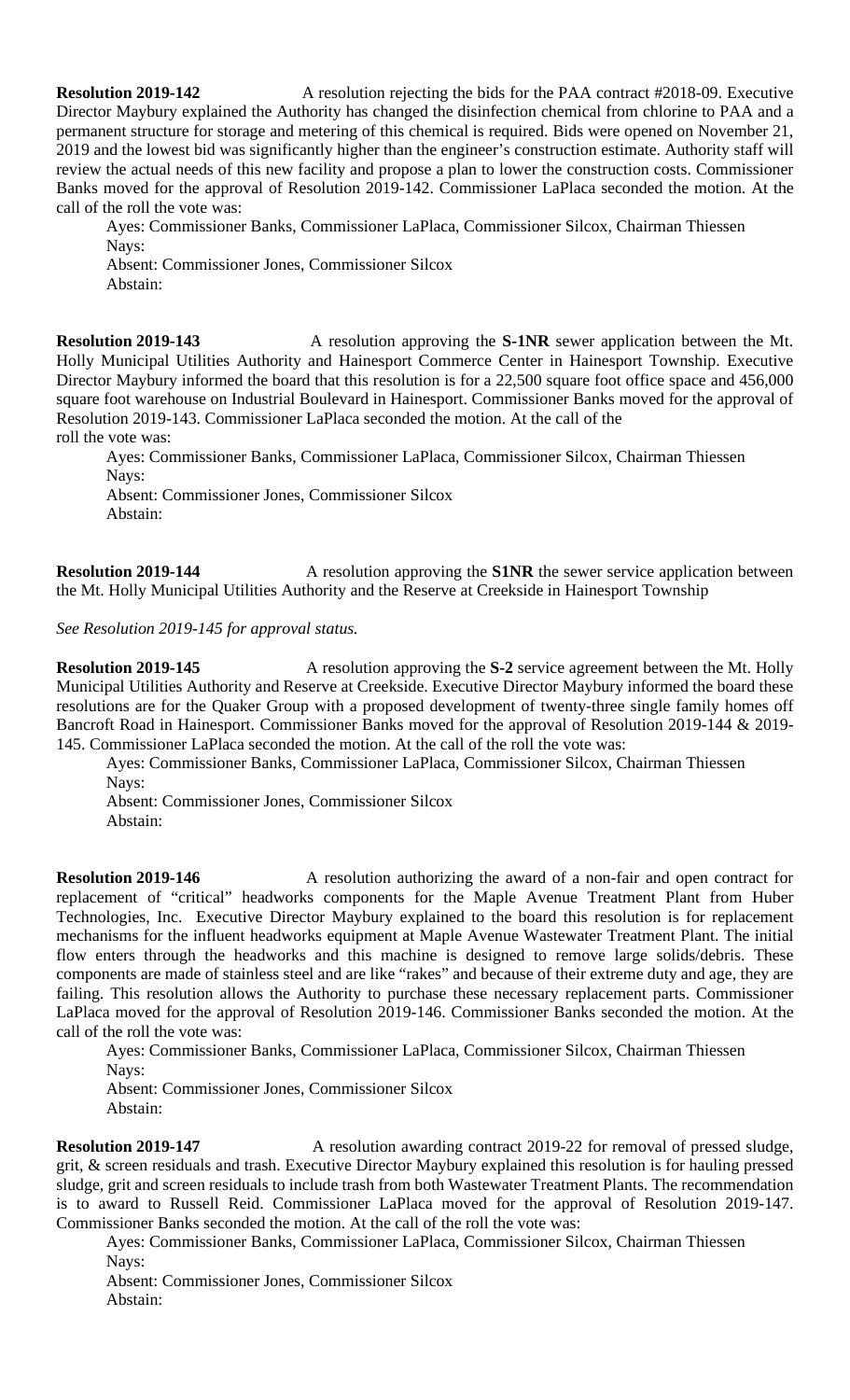**Resolution 2019-148** A resolution approving attendance at the Water Environment Federation's Technical Exhibition Conference for the Executive Director and Operations Superintendent. Commissioner LaPlaca moved for the approval of Resolution 2019-148. Commissioner Banks seconded the motion. At the call of the roll the vote was:

Ayes: Commissioner Banks, Commissioner LaPlaca, Commissioner Silcox, Chairman Thiessen Navs: Absent: Commissioner Jones, Commissioner Silcox

Abstain:

**Resolution 2019-149** A resolution authorizing actions to be performed on behalf of the Mt. Holly Municipal Utilities Authority. Executive Director explained this authorizes Robert Young, the new Superintendent, to sign reports and permits necessary for regulatory compliance. Commissioner LaPlaca moved for the approval of Resolution 2019-149. Commissioner Banks seconded the motion. At the call of the roll the vote was:

Ayes: Commissioner Banks, Commissioner LaPlaca, Commissioner Silcox, Chairman Thiessen Nays:

Absent: Commissioner Jones, Commissioner Silcox Abstain:

# **Consent Agenda**:

"All items listed with an asterisk (\*) are considered routine by the Authority and will be enacted by one motion. Should a Commissioner wish to discuss a consent agenda item separately, that item can be removed from the consent agenda and considered in its normal sequence."

| <b>*Resolution 2019-137</b> | A resolution approving the operating expenses for the month of         |
|-----------------------------|------------------------------------------------------------------------|
|                             | November.                                                              |
| <b>*Resolution 2019-138</b> | A resolution approving the sewer refunds for the month of November.    |
| <b>*Resolution 2019-139</b> | A resolution approving the expenditures for the month of November from |
|                             | the improvement replacement fund.                                      |

Commissioner LaPlaca moved for the approval of Resolutions 2019-137 through 2019-139. Commissioner Banks seconded the motion. At the call of the roll the vote was:

Ayes: Commissioner Banks, Commissioner LaPlaca, Chairman Thiessen, Nays: Absent: Commissioner Silcox, Commissioner Jones Abstain:

# **Communications:**

### **To be presented by the public**

Joseph Langowski-Lumberton Superintendent of School 33 Municipal Drive, Lumberton NJ 08048 Mr. Langowski refenced a letter he submitted to the Authority seeking answers for certain bills he is appealing.

Mrs. Margaret Bupp 22 Shamrock Road, Lumberton NJ 08048

Thanked the board and Authority staff for expediting the response/meeting with the Superintendent to answer the inquiries on billing concerns for the Lumberton Township Schools.

**Report of the Executive Director** The Report of the Executive Director was received.

**Report of the Engineer** The Report of the Engineer was received. Mr. Skibicki informed the board the Authority and himself will be meeting tomorrow to discuss new comments to the Garden Street Pump Station Project.

**Report of the Operations Superintendent** The Report of the Operations Superintendent was received.

**Report of the Safety Director and Special Projects** The Report of the Safety Director & Special Projects was received. Nothing to add.

**Report of the Solicitor** Nothing to add.

**Report of the Finance Administrator/Treasurer** The Report of the Finance Administrator was received. Nothing to add.

**Other new business** None